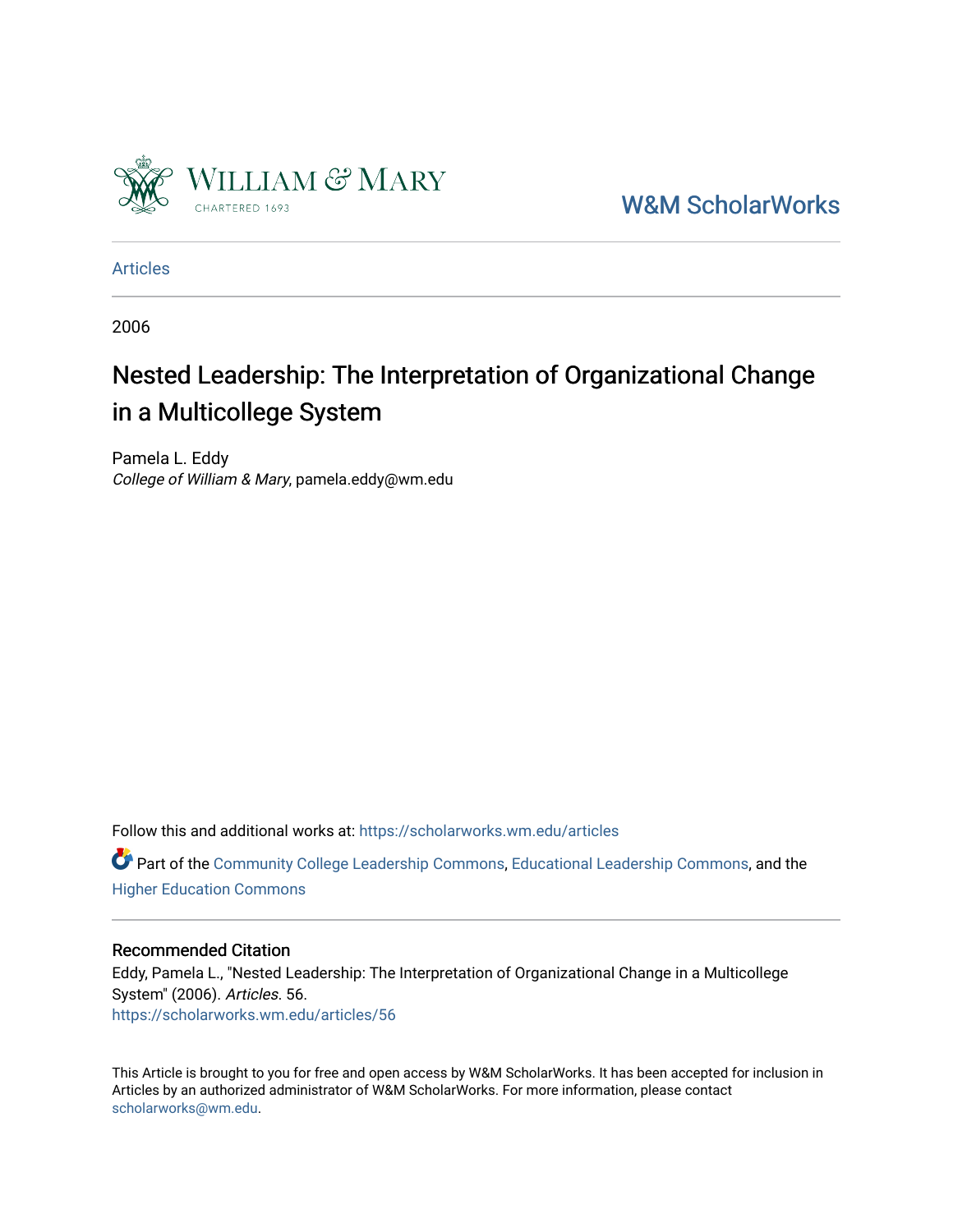# **Nested Leadership: The Interpretation of Organizational Change in a Multi-College System**

#### Abstract

College leaders serve important roles as guides for campus understanding during times of change. Within multi-college districts, campus members deal with several levels of leadership, ranging from department chairs to the college president to the system chancellor. These leaders may send conflicting messages regarding change or have competing end goals for change. The research reported here sought to investigate the influence of the system chancellor on change initiatives at the individual colleges within the system. Findings from this investigation concluded that leadership within the system was nested, whereby the overall direction of change came from the chancellor and was replicated as a change effort on each of the district's campuses. The implementation of the initiative, however, was filtered through the culture of each separate campus, resulting in different interpretations by campus members at each of the separate colleges. Understanding more about the filtering process that change initiatives undergo can aid in increased understanding of what makes certain changes more understood and, ultimately, more successful.

In seeking direction during times of change and uncertainly campus members look to their college president to gauge their reaction to the change process (American Council on Education, 1999). How the president frames change influences ultimate sensemaking by campus members (Kezar & Eckel, 2001; Weick, 1995). Previous research (Kezar & Eckel, 2001; Neumann, 1995) indicates that how the president frames organizational change sways how campus members interpret changes. When colleges are part of a multi-college district it is not only the campus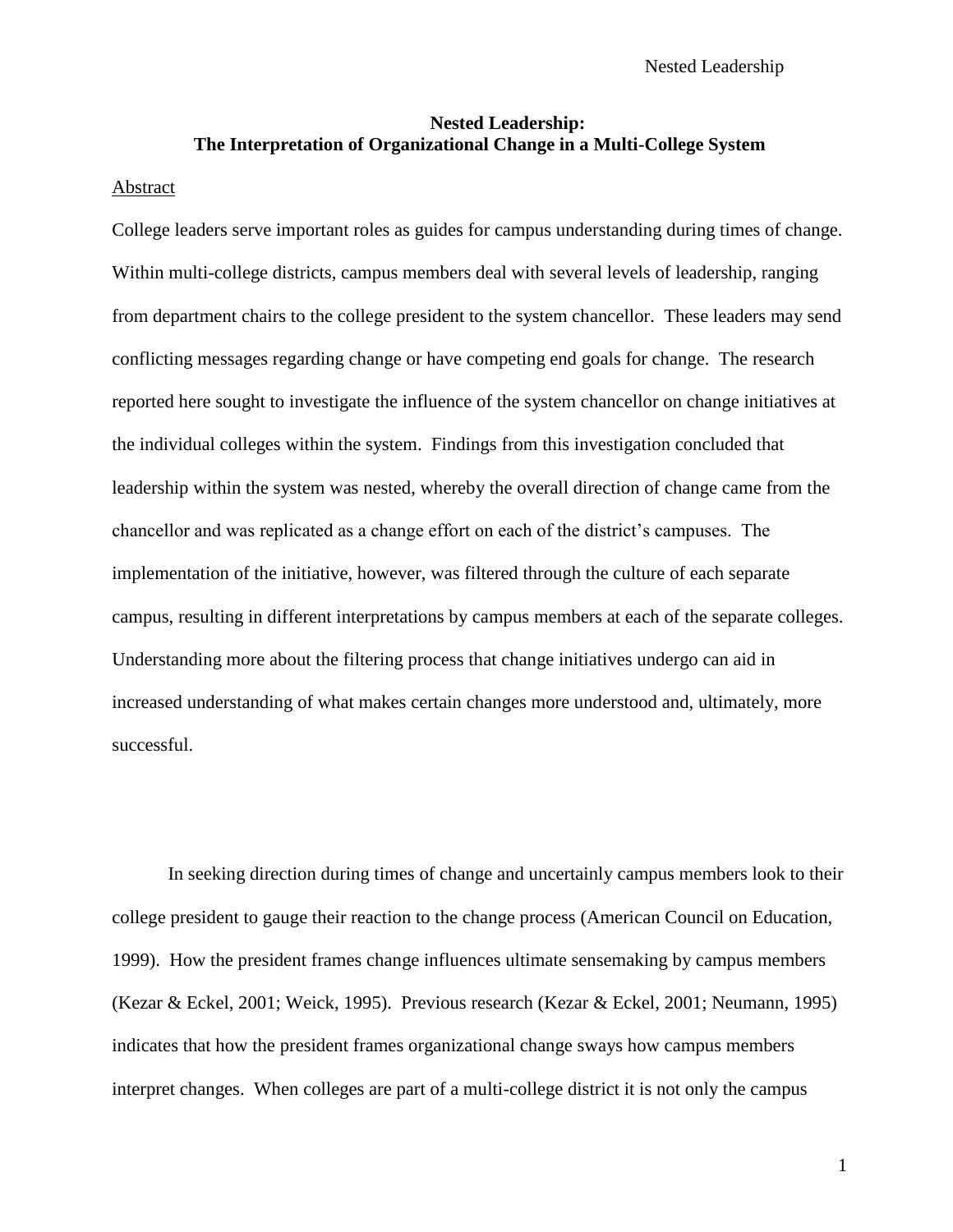president who has authority over institutional changes and sensemaking, but also the system chancellor.

One of every three community colleges are part of multi-campus or multi-college districts (Katsinas & Hardy, 2004), making the impact of the system chancellor on individual campuses critical. Given the role of the system chancellor as the highest positional leader over several campuses, the question at the heart of this study was what is the influence of the system chancellor on change initiatives at the individual colleges within the system? Of particular interest was the linkage between the leadership of the chancellor and the leadership of the individual campus presidents.

#### Literature and Theoretical Framework

Levin (1998) argues that organizational change at community colleges is defined by adaptation to external influences and stimuli. Using a cultural lens Levin described how community college members begin to make sense of organizational change through the creation of shared meaning of experiences. Leaders serve as "*sense-givers*" (Thayer, 1988, p. 250, italics in original) by framing the reality for the organization whereby individuals can then react to the reality defined. In a study of sensemaking during strategic change, Gioia and Thomas (1996) determined that the leadership team's perceptions of a desirable future were key to the sensemaking process, again pointing to the role of leadership in achieving a shared understanding. Heifetz (2002) addressed the issue of leadership in times of change and posited that leaders need to provide an adaptive environment through which change is interpreted and the organizational culture altered.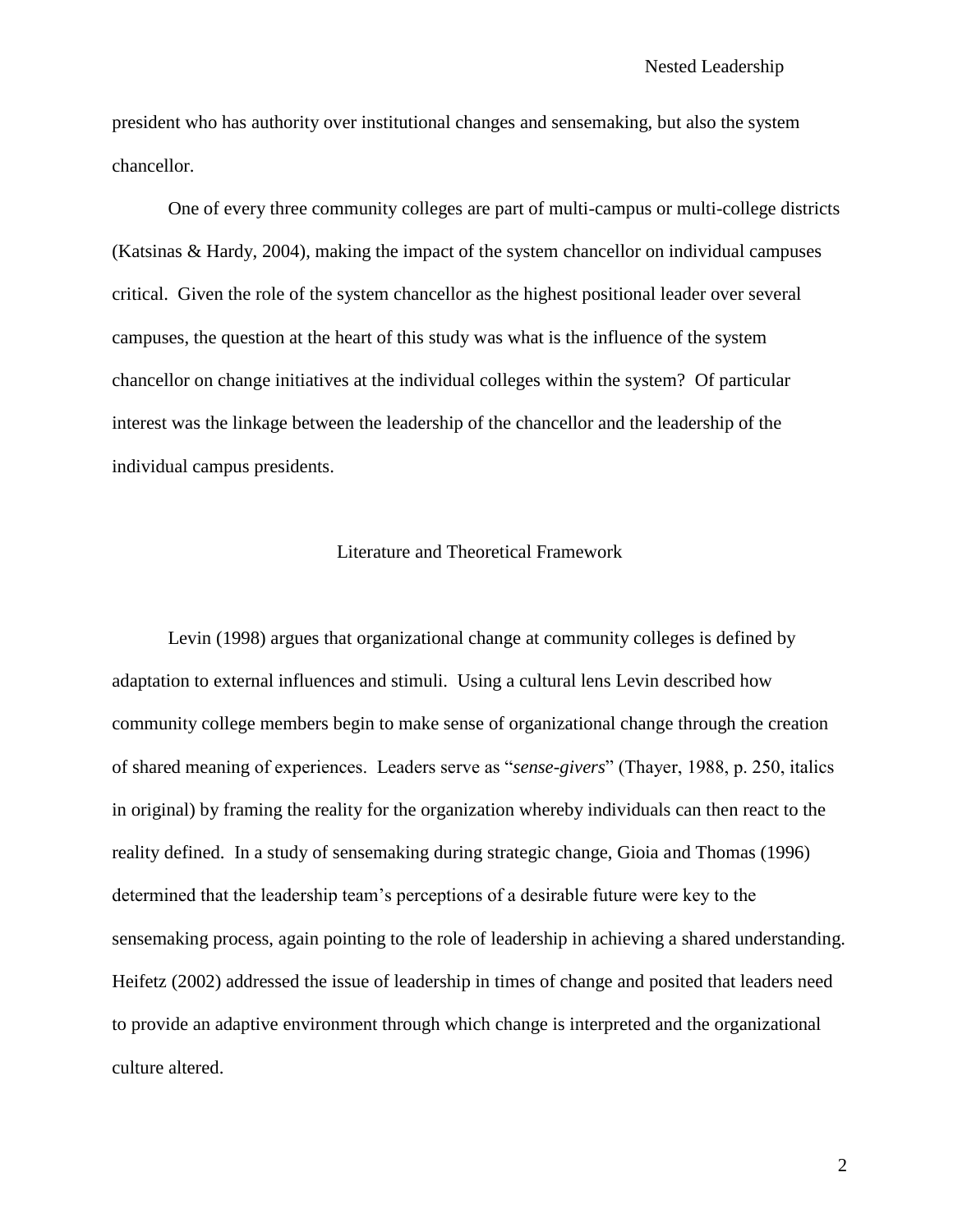How a leader frames a situation can impact the way in which faculty and staff understand the experience and ultimately how they respond to the event of change (Fairhurst  $& Sarr, 1996;$ Neumann, 1995). Framing by a leader involves the choice of one particular meaning over another, ultimately asserting their own interpretations over other possible interpretations to aid campus members' sensemaking. Times of change involve heightened sensemaking as campus members attempt to deal with the uncertainty emanating from new initiatives and different organizational demands.

The maturation of community colleges and the changing environment for higher education calls for different roles for community college leaders. Vaughan (1989) identified three areas of foci for the college president. These include: 1) managing the institution, 2) creating the campus climate, and 3) interpreting and communicating the institution's mission (p. 8). External changes and demands over the last decade have added complexity to the role of the community college president. In addition, administrative retirements and the hiring of replacements create opportunities for organizational change within community colleges. Weisman & Vaughan (2001) reported 79% of community college presidents planned to retire within ten years. In 2001, 21% of all community college presidents were new (Corrigan, 2002). Leaders' framing, therefore, provides an interpretation of change generated via these personnel changes and reactions to the external environment, ultimately impacting the sense that campus members make regarding campus activities. Framing by the campus leader thus targets campus attention in the presence of competing issues and problems facing the campus.

Given external stimuli impacting community colleges, the research question guiding this study sought to determine how, and to what end, a system chancellor framed change within a multi-college district and what was the influence of individual campus presidents on the change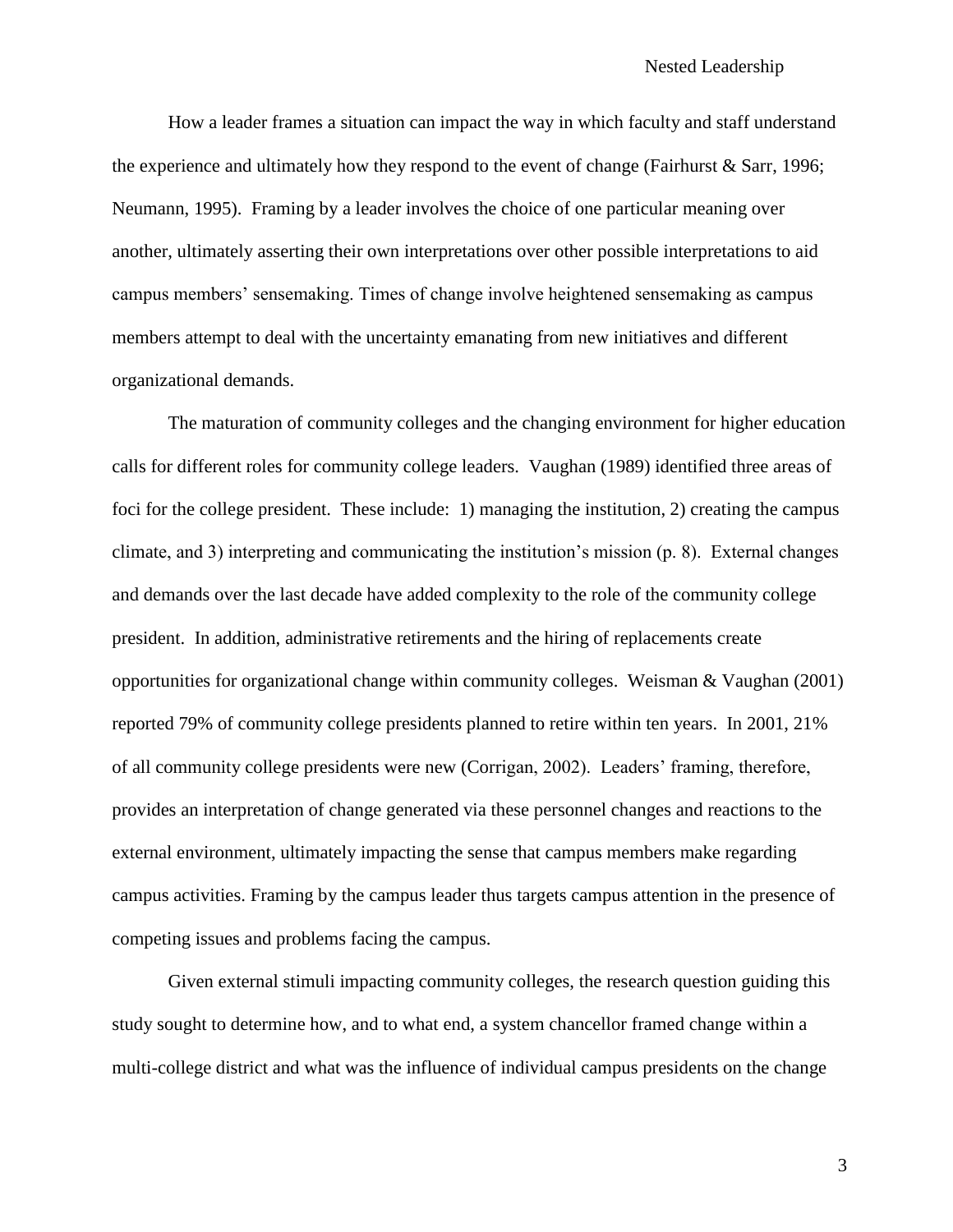efforts. The use of descriptions of organizational change initiatives by informants, as well as, determining the source of the change initiative and the ways in which informants understood the changes, aided in answering these questions.

## Methodology

The data for this qualitative case study were collected in the spring of 2003 via interviews conducted on-site at five community colleges within a district and with the system chancellor. Three interviews were conducted face-to-face at each individual campus with the college president, a member of the leadership cabinet (generally the academic vice president), and a faculty member (most often the president of the faculty senate). A total of sixteen interviews were conducted and transcribed verbatim. The district was intentionally chosen given the fact that the college presidents were all new to their campuses (less than five years). Pseudonyms were used for the names of the colleges and the individuals interviewed. Table 1 provides general background on the college presidents, their campuses, and the district chancellor.

## Insert Table 1

### Findings

In examining the leadership relationships between the system chancellor and the five individual campus presidents with respect to the framing of change on these campuses, it became apparent that the chancellor's leadership served as a model for the system's leaders. The specific change initiative of focus for this paper involved the change from an associate dean structure to a dean structure throughout the district system. In the fall of 2002 the new organizational structure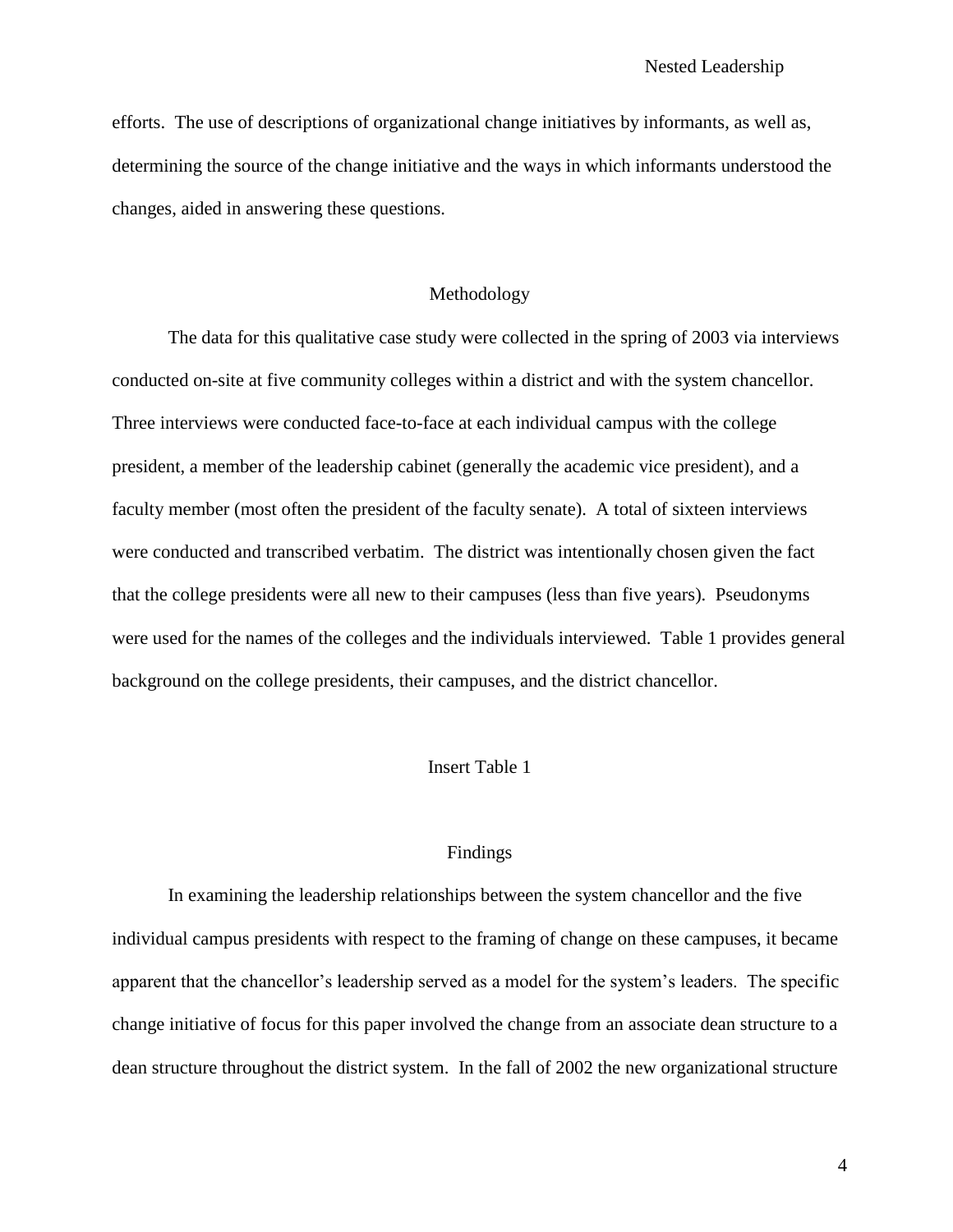was put in place, thereby reducing the number of deans and upgrading key office professionals to undertake more administrative duties formerly done by the associate deans. The goals and dictates of the chancellor regarding this initiative, however, were mediated by the embedded culture of each of the five campuses and the way in which each campus president followed through on the charge to institute the new dean structure.

# *Nested Leadership*

The first finding from the research indicated a replication and enactment of leadership decisions on all campuses that mirrored the direction set forth by the chancellor. Similar to Russian matryoshka or "nesting dolls," the concept of nested leadership indicates the same shape and form of change on each campus as that found coming from the chancellor's office. Carrying out the metaphor of nesting dolls one can envision how each of the district campuses is contained within the larger district, with each campus representing the next level versus the campuses being contained within one another. Differences are noted, however, in how each of the districts chose to enact the district change, which is similar to how each doll within a set of matryoshka are painted uniquely, but retain the shape of the entire set of dolls.

The initiation of the change to a new dean structure started with the system chancellor. Chancellor Packer commented, "Some faculty said why did you spring this on us? I said, when we knew the only way to go was to eliminate the associate dean's positions and really say it was a new day, I was not going to take a vote." Informants commented that a change of this magnitude needed to come from the top and that the chancellor decided upon this structural change after conversations with faculty and administrative leaders on each campus. Some informants argued that the change in the organizational structure was made because of the inadequacy of some of the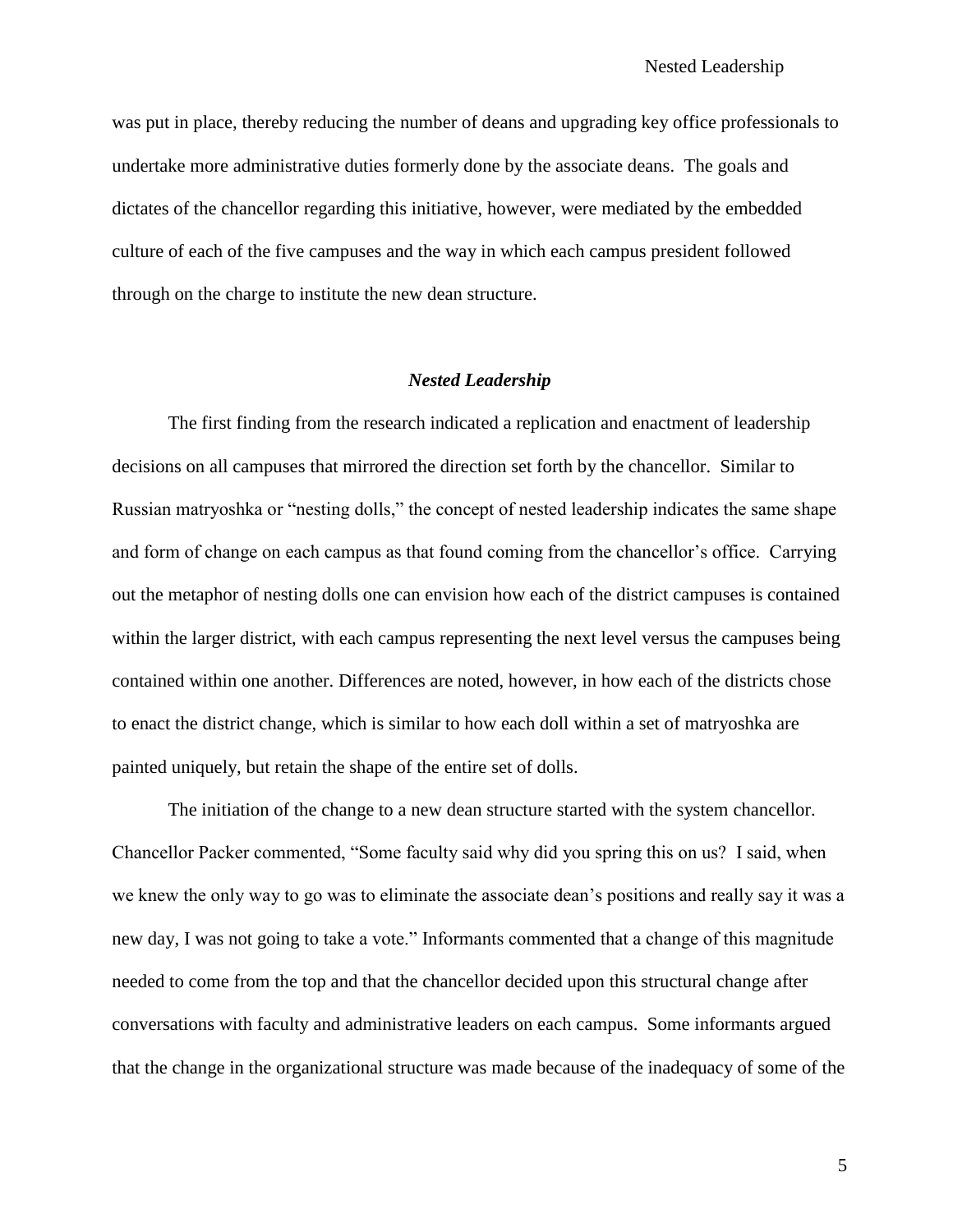sitting assistant deans and the change allowed for an opportunity to "clean house." Administratively, arguments for the change were based on a lack of time for leadership by the deans since much of their time was taken up with administrative duties versus providing leadership and direction to their units. The new structure promoted secretaries to take over the administrative paperwork, leaving the new deans more time for planning and leadership functions.

In designing the new structure the chancellor met with all departments on all campuses to ask questions about what was working well, what needed to be improved, and to obtain ideas for change. President Simms noted, "For several months the executive council of presidents talked about the reorganization. We knew what the chancellor wanted to do. He allowed us a lot of flexibility." In addition, the chancellor continues to meet with the district presidents on a monthly basis, as well as with representatives from the faculty senates of each campus. He seeks multiple sources of information regarding activity on each of the individual campuses and also meets with the presidents individually and visits each campus during the year. Every other year a district wide professional development conference is held for everyone employed in the district.

One of the vice presidents likened the change process to a boat. She said, "My associate deans and I got in the boat and then two people left for better positions. Two new people got into the boat. We were ready to set sail and just got off shore and the reorganization came. The way that change occurred was like waves." She was mindful of the need to aid campus members in making sense of the change given the fact that the district set an aggressive timetable to implement the new structure without providing details as to how each campus needed to reorganize. The same vice president noted of her president, "He sets the tone for wanting the campus to take care of its problems—you know, work with the people, not create big waves."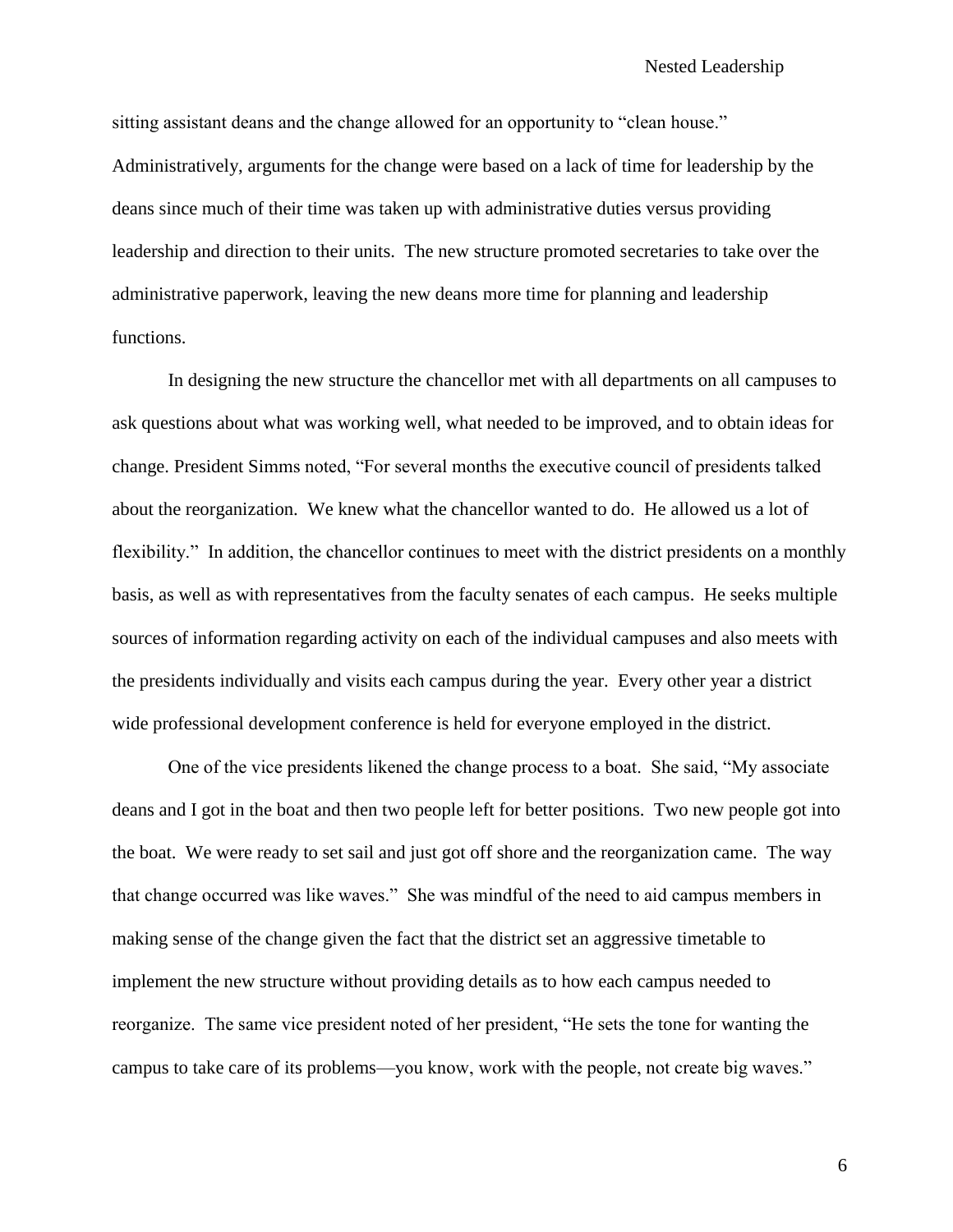President Simms of Don't Make Waves Community College noted, "You're going to hear about the big organizational change to a dean structure over the next few days." While all campus presidents commented on the topic of the change to the new structure, it took on varying levels of attention across the district. Some district college leaders talked less about the change in dean structure, instead focusing on change issues that were unique to their campuses. Thus, there were two tactics to leading the reorganization on the district campuses. The first involved drawing campus attention to the restructuring and identifying this change as a prime campus goal. At times, in this case, the responsibility of leading this initiative fell to the academic vice presidents since the deans were direct reports to them. The second approach to the reporting structure change involved a more indirect approach. While the mandate to change structure was dutifully carried out, some presidents chose not to use the initiative to intentionally draw employee awareness. Instead of using the new deans as a focal point of shared meaning, some presidents instead used other, more campus specific issues as the topic from which to create campus understanding.

## *Cultural Enactment*

In implementing the new dean structure the chancellor brought in two consultants to work with the district on issues regarding organizational change. The consultants held workshops in the spring of 2002 prior to the new structure being in place and returned in the spring of 2003 for a follow up meeting. Each campus designed the change process to the dean structure independently of the others. As a result, the reaction to the new plan at each college was influenced by the ways in which each campus president presented and carried out the change. It was evident that the campus culture influenced the perception of the change. One vice president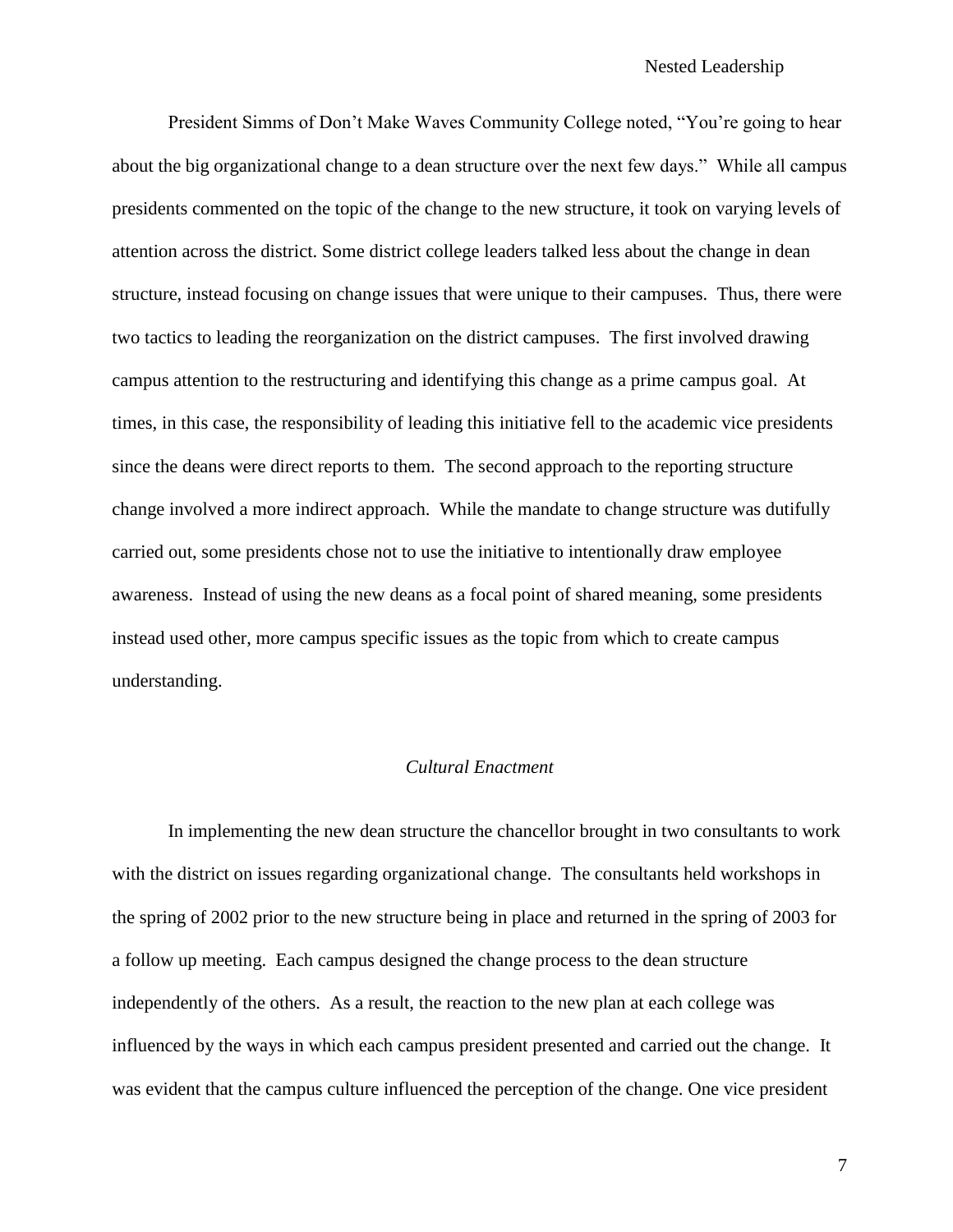said, "The chancellor is certainly allowing the presidents to run their campuses. That's again why you see a different flavor in each of the campuses because they are allowed to do that." Below is an overview of the reactions of each campus and a description of the campus culture.

*Tradition Bound—*The oldest college in the district was tied to the traditions of the past. The arrival of a President Samson in 2000 brought a renewed sense of energy and excitement to the campus. Enrollment recently began to climb after a dip experienced as newer community colleges were built in the district and the demographics of the district began to change to include more diversity and movement to the suburbs. There is a large contingent of founding faculty on campus who carry a long institutional history and, hence, a reluctance to change. While Samson was optimistic about the organizational change, other informants discussed the lack of planning and budgetary concerns over staffing that potentially could limit the success of the reorganization. A long serving faculty noted, "The faculty feel a leadership vacuum…a lack of consistent messages from the district level." All informants on campus commented on the role of the chancellor in communications efforts within the district, indicating that the chancellor's framing, not their college president, contributed to the shared district-wide meaning of the reorganization.

*Learning Centered-New cutting edge—*The newest campus in the district recently opened a branch campus and was readying its main campus for a fall 2003 opening. The founding staff were formerly members of other districts within the system and exuded a sense of excitement over creating a new institution. There was an emphasis on creating a learning organization built on best practices culled from other successful institutions across the country. As one new faculty commented, "The difference here is that innovation is expected." Since the college was not open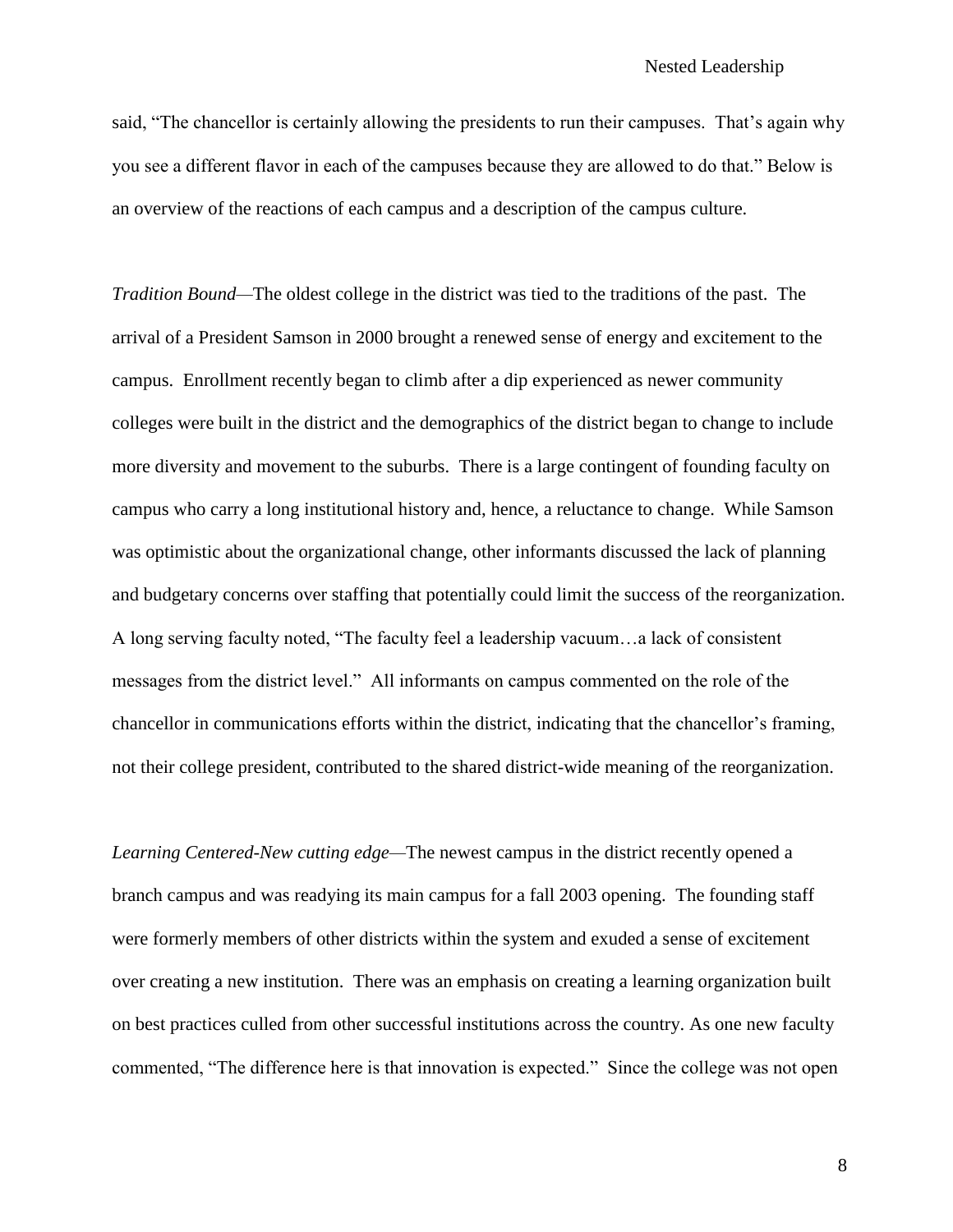yet, the change in the dean structure did not require a change with past practice. Instead the new dean structure was built into the design of the new organizational structure. The vice president of students noted, "We don't just change things to change things. There needs to be a purpose in it." Staff for the new campus were cherry picked from the other four campuses, creating a sense of resentment among some of the other campus administrators who now had to struggle to fill faculty vacancies to cover the loss of experience and history. A ripple effect was felt throughout the system.

*The Rogues*— This college opened in 1995 and had been the youngest in the system prior to the newest campus addition in 2003. The president who opened this campus created an environment that questioned the status quo and encouraged creativity. As a result, other administrators in the district often referred to the campus as the "rogue" within the system since rules and procedures were often tested. The message sent by the chancellor with the recent hiring of a new president, Barnes, was to get the campus back in the fold with the other campuses. Campus members commented on the new cautionary attitude now in place on campus. Gone was the attitude of "take action, ask questions later." An increase in standard operating procedures also occurred with the hiring of Barnes.

*Me-Toos—*The second oldest college in the district had a strong faculty base and a seasoned president, Higgs, who had served as the interim president prior to being named permanent. The faculty was miffed that they did not have a larger say in how to implement the new structure, whereas the administrators commented on the need for additional resources to retool their campus to be more in line with the physical plant of the newer campuses. Higgs commented that the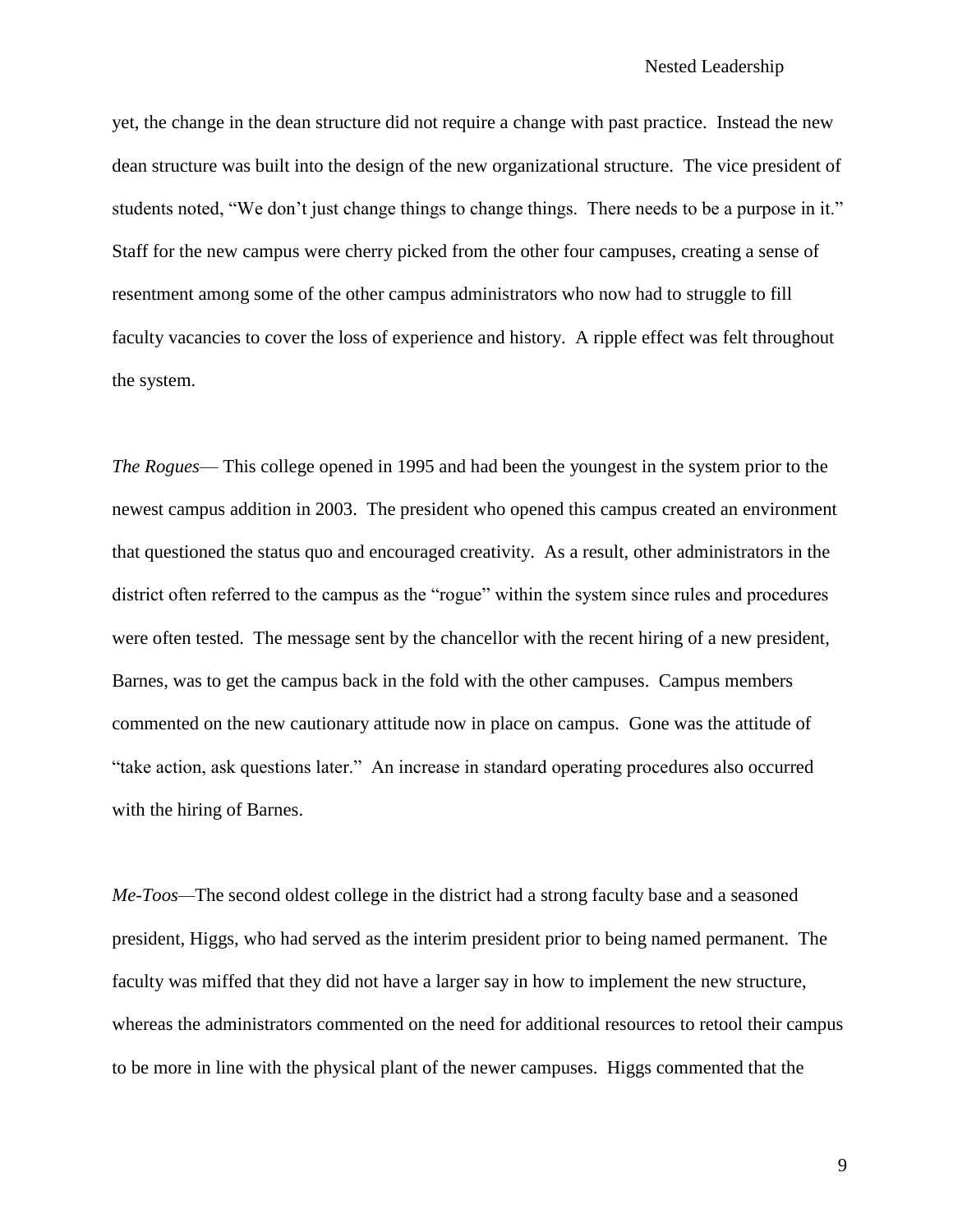change to the new structure "was like flying a plane while building it." The president noted that his time in the military skewed his preference for use of the chain of command and the change in structure more clearly aligned the reporting structure.

*Don't Make Waves—*The president of this college, Simms, served years in the state central office and the district office and had an awareness of how things got done within the system. The president sought to operate within the bureaucracy to obtain the resources the campus required for growth. The faculty felt the process of moving to the new structure was not one in which they were involved. Simms, however, implemented an internal process to obtain the input into how the changes would occur on their campus.

#### Discussion

The influence of the chancellor on framing the organizational change to the new dean structure clearly reinforced the concept that the chancellor was the leader providing overall direction and shape for change to the district colleges. This study suggests that the historic conception of community colleges as bureaucracies (Birnbaum, 1988; Levin, 1998) still holds a strong grip over these institutions. Bureaucratic organizations rely on leadership hierarchy in their functioning. The colleges in this study followed a similar chain of command. Clearly the chancellor provided the vision and drive for change to the new reporting structure within each of the colleges. As Higgs commented, "the chancellor instigated this since he felt something was not right."

The influence of the chancellor on the hierarchy was also evident in the selection of two of the new college presidents. Lydia Simms and Richard Higgs were selected to lead their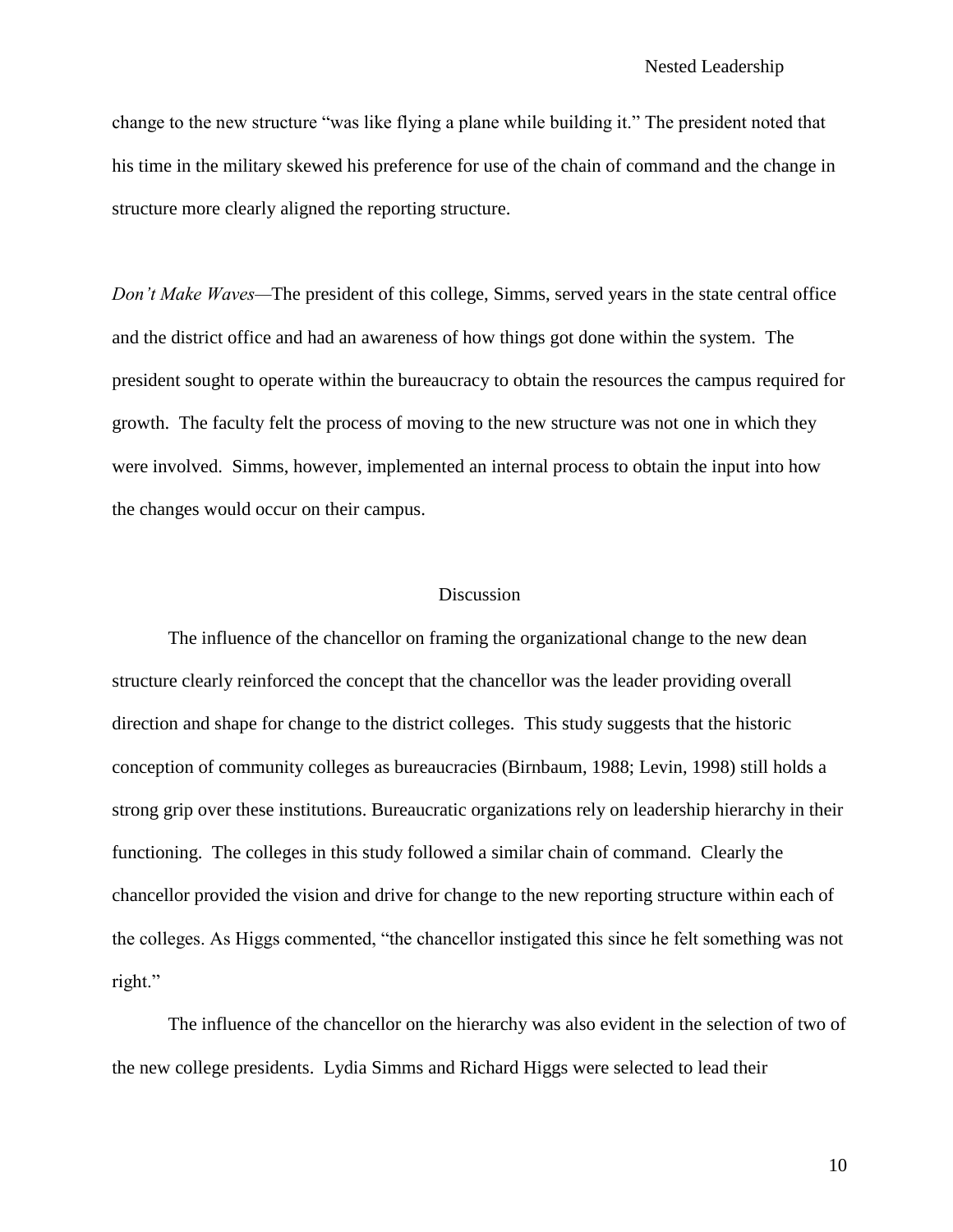#### Nested Leadership

respective colleges by the chancellor without an open search. In the case of Simms, the president was familiar with her work within the district. He offered the presidency of the campus to her and the previous president transitioned to a position within the central district office. Higgs, on the other hand, first served as an interim president, again, hand selected by the president, with the option to make the position permanent if the interim year was successful for both parties.

How the chancellor chose to frame change was mimicked by individual campus presidents. The nesting of leadership was apparent when several of the individual college leaders used the same guiding quote regarding change offered by the chancellor, namely asking the question, "How does it benefit students?" In the case of the change under review with the organizational structure, the chancellor felt that the deans, as academic leaders, needed to devote more time to providing leadership versus fulfilling administrative functions. The hope was that the leadership by the new deans would create a better environment for the students.

While each of the colleges had the same charge for change in structure, each of the presidents approached the change in ways that were unique to them and their campus. Simms sought to communicate with campus members about the changes, but ultimately it was Simms and her vice president that made the departmental realignments for the new structure. The open search for the new deans at *Don't Make Waves CC* resulted in the hiring of one outsider and two from within the college. Barnes was hired after the new deans were selected at *Rogue* CC—none of the old deans were retained. Upon arrival at the college, Barnes held individual meetings with each campus member and also hosted public forums on campus. The president commented that he was approachable and that people felt free to say what they think—the previous president and deans were not tolerant of people speaking out. Thus, Barnes felt that the reorganization was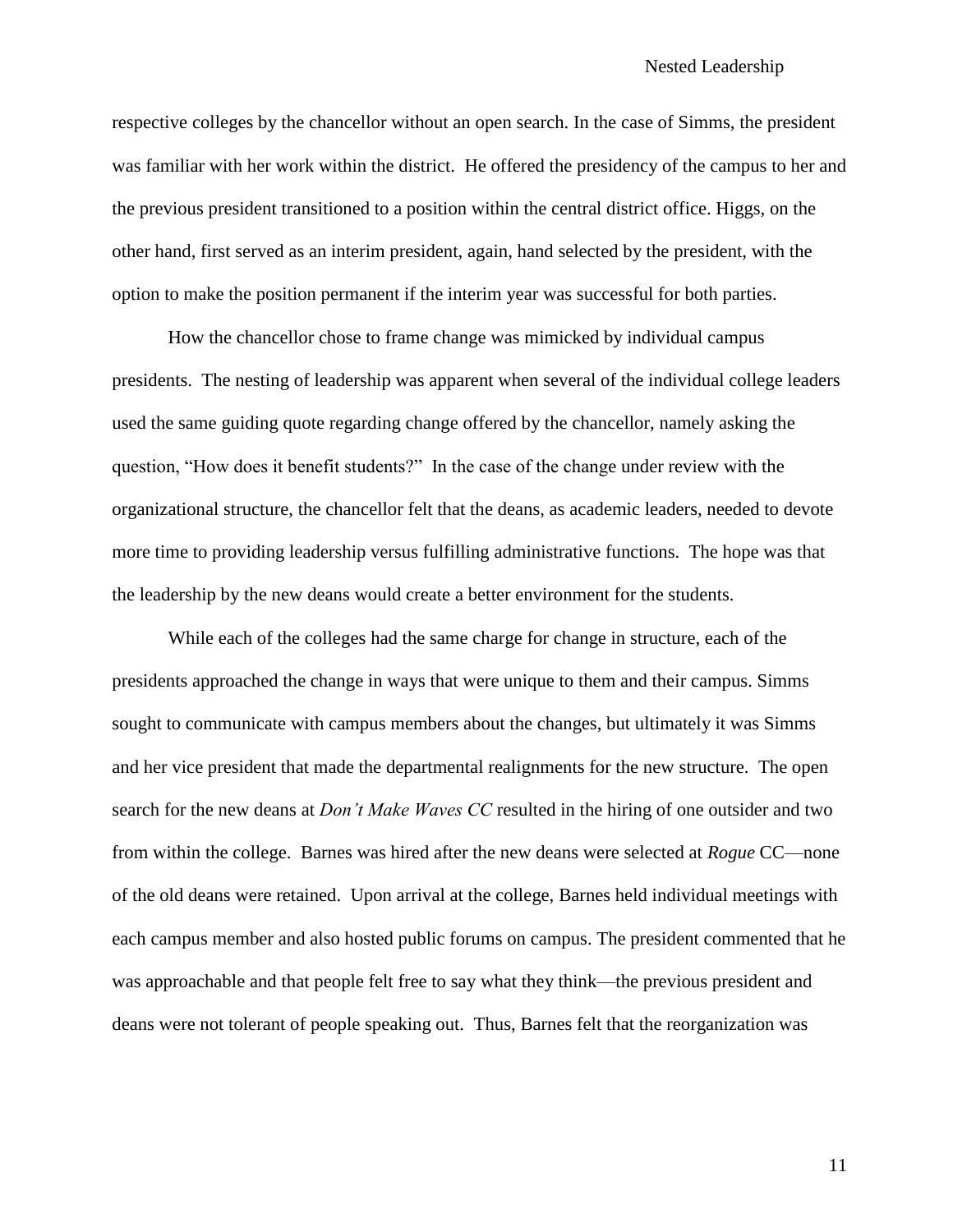successful on his campus given this change in culture that allows member freedom to express their opinions.

Given the fact that Thomas's campus was brand new, she noted, "We started with a blank page—a totally blank page." The shift to the new dean structure was a moot change since the entire campus was new. Of the 100 new staff, 50 were internal to the district—many of whom made lateral transfers to be at the new college. Innovation was a valued trait in seeking new personnel. Contrary to this experience was that of Samson, who led the oldest college in the district. Of the six new deans, three had been associate deans at the college before, two were internal to the college, and one was hired from outside the college. The vice president of instruction oversaw the 30 person committee responsible for the selection of the new deans; the faculty senate was the site of much discussion regarding the changes. Likewise for Higgs, two of the new deans were new to the college, one was internal. Informants noted a great deal of tension regarding the shift in structure. Consultants were brought in to address issues of teamwork; they noted the campus felt the decision making for the new structure was rushed and members did not feel ownership. This sentiment reinforced the concept of being the "poor second cousin" within the system.

Thus, while each campus had the same charge to move to a new dean structure, how the individual president approached the decision making for implementing and selecting the new deans was unique to their way of leading and to the culture of their campus. Underlying this issue of change was the fact that not all of the old associate deans were hired on as deans and how in turn this was interpreted on campus.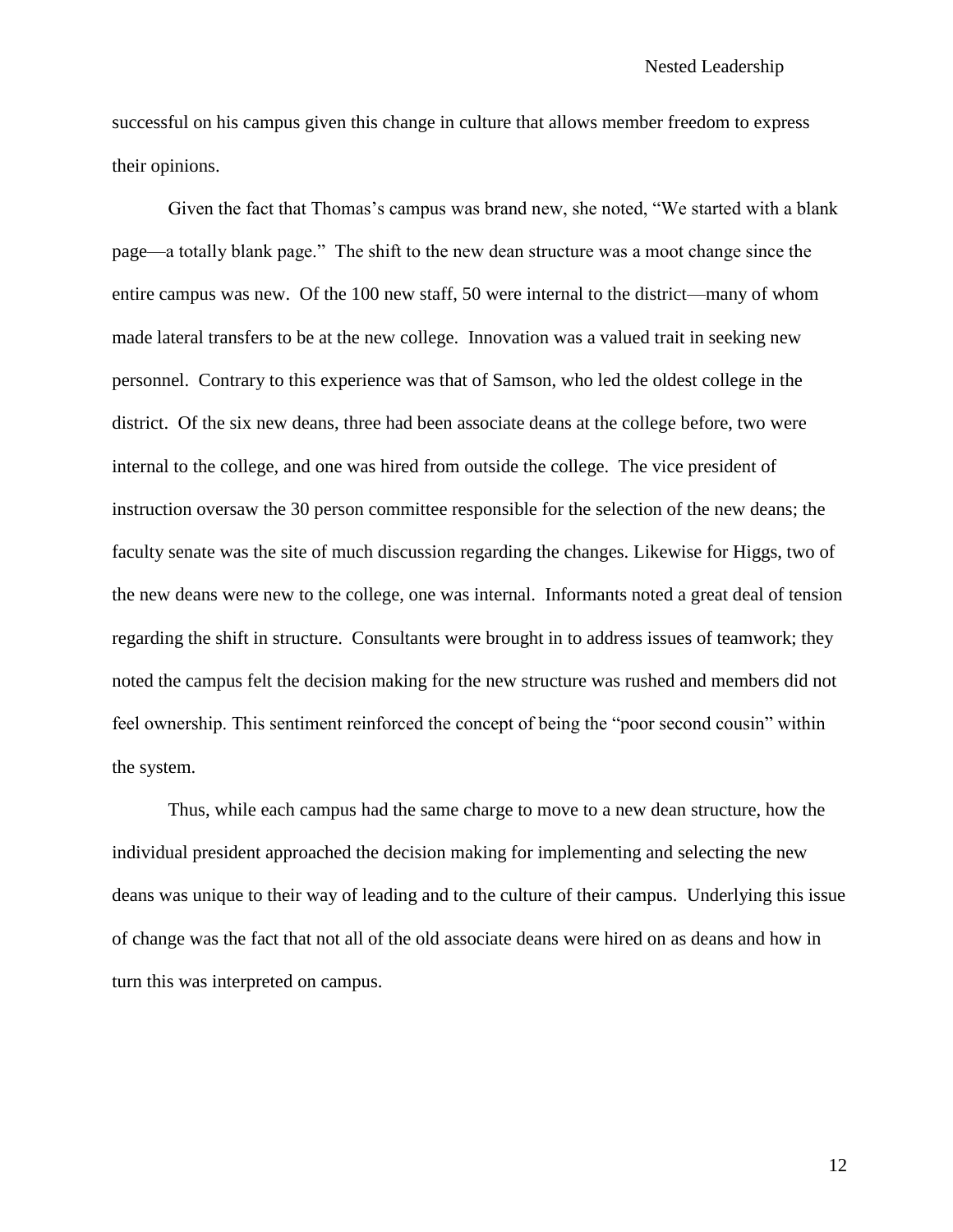## **Conclusions**

Institutional culture provided the context through which sensemaking occurred in this study. The cultural context also established some initial limitations to the ways in which the presidents enacted the required change. College presidents need a sensitivity to the filtering element of culture as they undertake change on their campuses. Campuses steeped in tradition, like the campus Higgs led, may need more time to implement change as opposed to newer campuses like that led by Thomas.

Inherently, leadership on all campuses is nested via the organizational hierarchy. Thus, an implication of the findings of this study is that leaders need to consider the filtering element of institutional culture when they frame issues for campus sensemaking. The ways in which the president chooses to get out the message regarding change may therefore be influenced by this factor. For instance, on a campus with high levels of faculty involvement, it is critical to communicate change in a more involved way and to obtain buy-in from faculty leaders. If the president has a particular version of the message regarding change that they wish to be the core of the shared campus meaning, care must be given as to how others interpret the message.

Predictions of turnovers in campus leadership at community colleges bring anticipated times of change. Given the conclusions of this study, that leadership is nested on campus with the president's framing of change being echoed throughout the hierarchy, and the fact that change is filtered via the cultural context, it is important to consider how to best prepare future presidents for their roles as campus change agents. Likewise, it is critical to consider the role of campus members in change initiatives and to contemplate the role of the follower.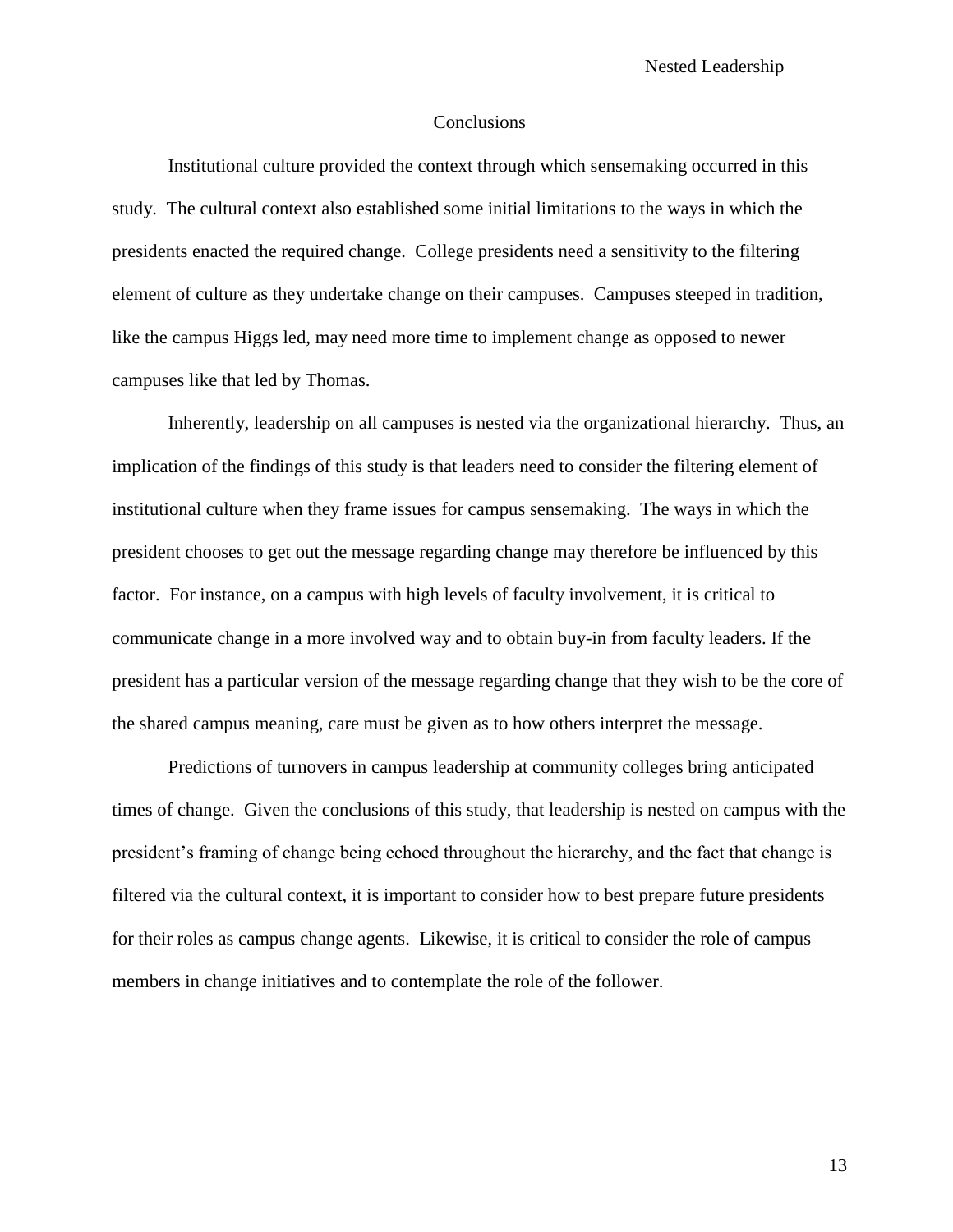#### References

- American Council on Education. (1999). *On change: Reports from the road--insights on institutional change*. Washington, D.C.: American Council on Education.
- Birnbaum, R. (1988). *The cybernetics of academic organization and leadership*. San Francisco, CA: JosseyBass Publishers.
- Corrigan, M. E. (2002). *The American college president, 2002 edition*. Washington, D.C.: American Council on Education Center for Policy Analysis.
- Fairhurst, G. T., & Sarr, R. A. (1996). *The art of framing: Managing the language of leadership*. San Francisco: Jossey-Bass.
- Gioia, D. A., & Thomas, J. B. (1996). Identity, image, and issue interpretation: Sensemaking during strategic change in academia. *Administrative Science Quarterly, 41*(3), pp. 370- 403.
- Katsinas, S., & Hardy, D. E. (2004). *Publicly controlled two-year institutions in the United States*. Unpublished draft report, University of North Texas, Denton, TX.
- Kezar, A., & Eckel, P. (2001, April, 1001). *Strategies for making new institutional sense: Key ingredients to higher education transformation.* Paper presented at the American Educational Research Association, Seattle, WA.
- Levin, J. S. (1998). Presidential influence, leadership succession, and multiple interpretations of organizational change. *The Review of Higher Education, 21*(4), 405-425.
- Thayer, L. (1988). Leadership/communication: A critical review and a modest proposal. In G. M. Goldhaber & G. A. Barnett (Eds.), *Handbook of organizational communication* (pp. pp. 231-263). Norwood, NJ: Ablex.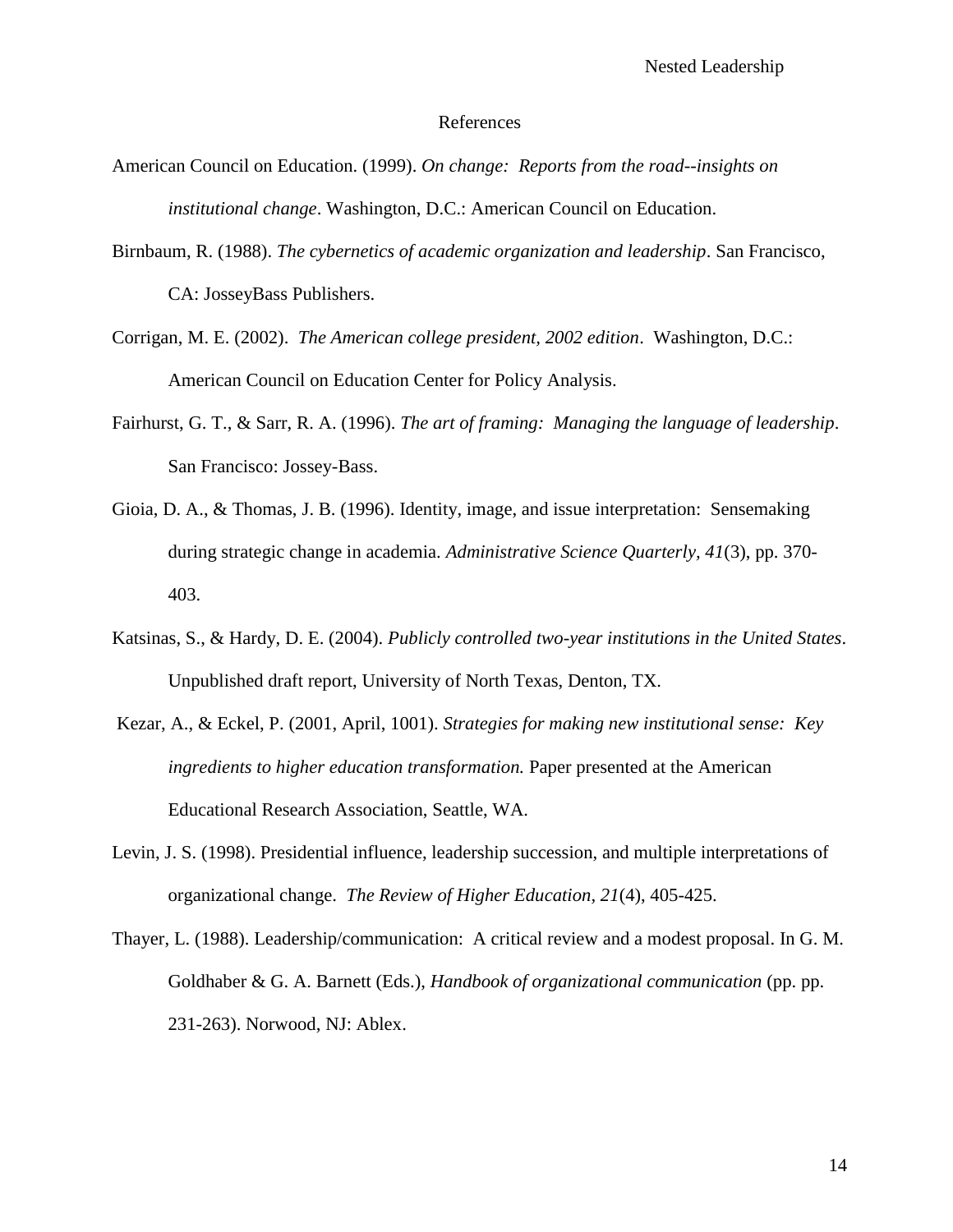Vaughan, G. B. (1989). *Leadership transition: The community college presidency*. New York: American Council on Education; MacMillan Publishing Company.

Weick, K. E. (1995). *Sensemaking in organizations*. Thousand Oaks, CA: Sage Publications.

Weisman, I. M., & Vaughan, G. B. (2001). *The community college president, 2001. AACC research brief*. Washington, DC: American Association of Community Colleges.